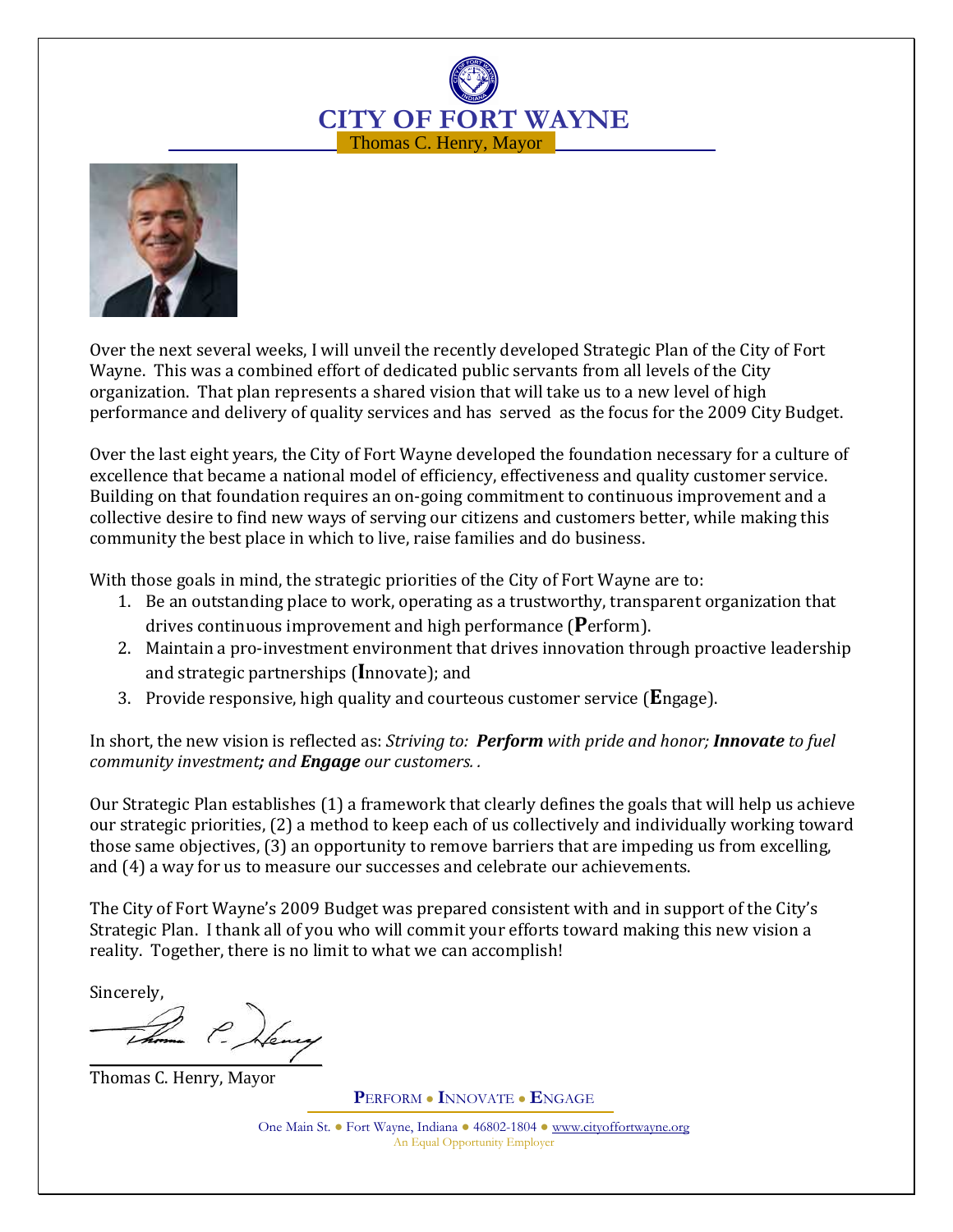#### Executive Summary

The variety of services that the City of Fort Wayne provides to it citizens is a critical component of our quality of life and economic vitality. City services have a direct impact on employment, industry, economic development, community development, education, entertainment, healthy, and safety, and many other facets of community life.

Over the years the City of Fort Wayne has been faced with a growing demand to improve its organizational performance to provide services that are better, and are delivered faster and more economically. In response the City has endeavored over the last eight years to improve the effectiveness and efficiency of service delivery by improving its processes and employee knowledge and skills.

Overall the City's organizational performance improvement efforts have been successful at obtaining the desired results. The City now faces a bigger challenge of making sure those improvements are sustained to continue driving results in support of the City's Vision, Mission, and Values.

To meet this challenge, the City of Fort Wayne, under the direction of Mayor Tom Henry in February 2008, set out to build the City Strategic Plan. The Strategic Plan encompasses the City's overall game plan for realizing its preferred future. It defines how the City will drive, coordinate, sustain, and align organizational performance toward its Vision, Mission and Values. The execution of the plan is supported by a well defined implementation work plan/schedule.

The plan is intended to be cascaded throughout the City. Each Department, Division, and Employee should be able to identify with and contribute to the successful accomplishment of the desired outcomes.

The plan is also intended to be a living document. Therefore, periodic evaluation is needed so that goals, measures, targets, and initiatives can be adjusted, as necessary to changing conditions. In this way a continuous process of growth and adaptation allows the organization to thrive and reach new heights.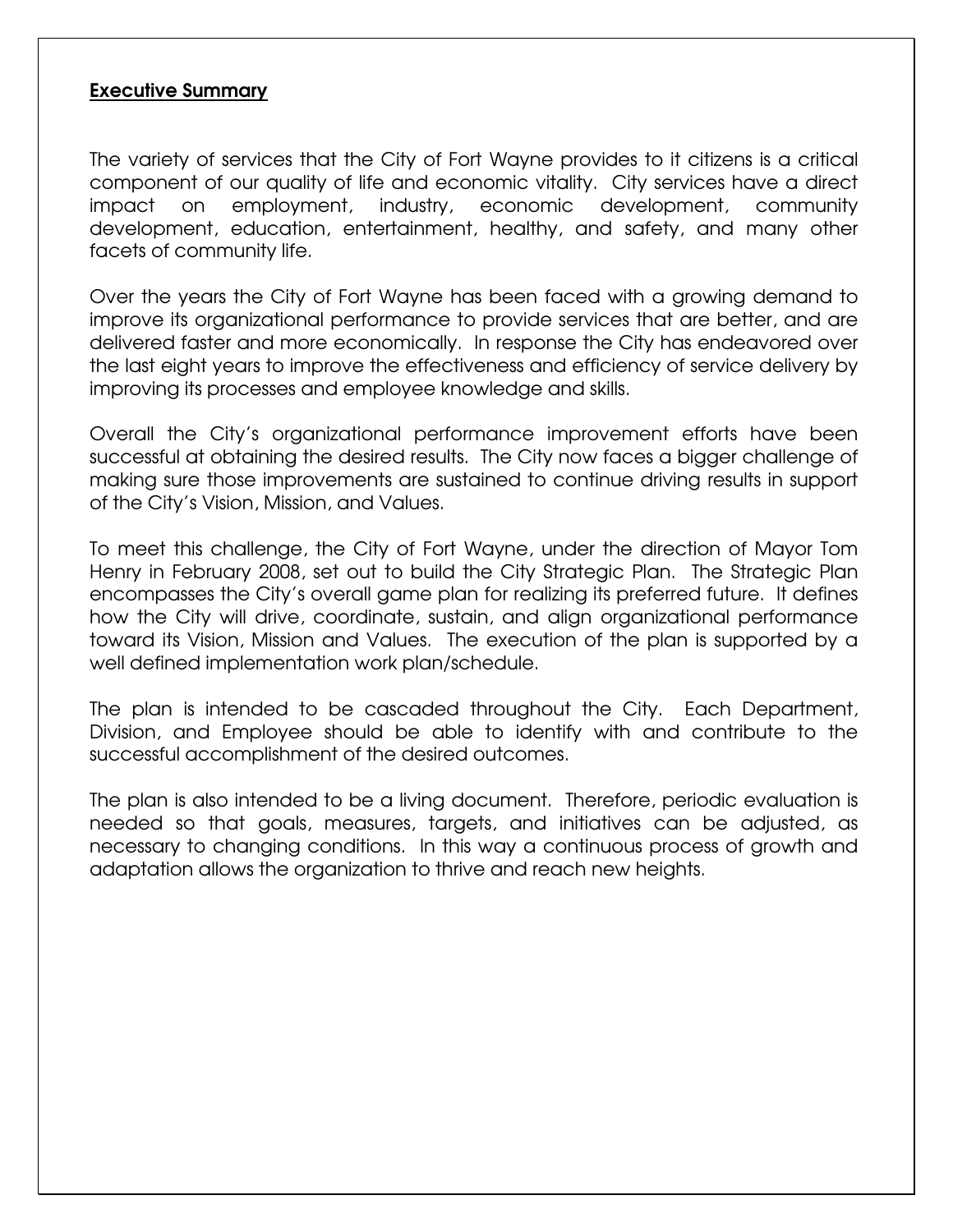# Mission & Values

# Mission

(The City's Overarching Purpose or Reason for Existing)

The City of FW is committed to being responsive, open and resourceful in providing its citizens with professional and creative services focusing on continuous improvement and high performance. (Adopted by Mayor 3-26-08)

# Values

(Guiding Principles intended to shape City Employees' decisions & behaviors while carrying out Mission and pursuing Vision)

## Customer Focused Priority (Engage…)

- Engaging
- Respectful
- Accountable

#### Pro-Investment Focused Priority (Innovate…)

- Innovative
- Pro-Active Leadership
- Strategic Partnerships

#### High Performance Focused Priority (Perform…)

- Enthusiastic
- Integrity
- Outcome-Based Driven

(Adopted by Mayor on 3-26-08; Revised on 5-9-08)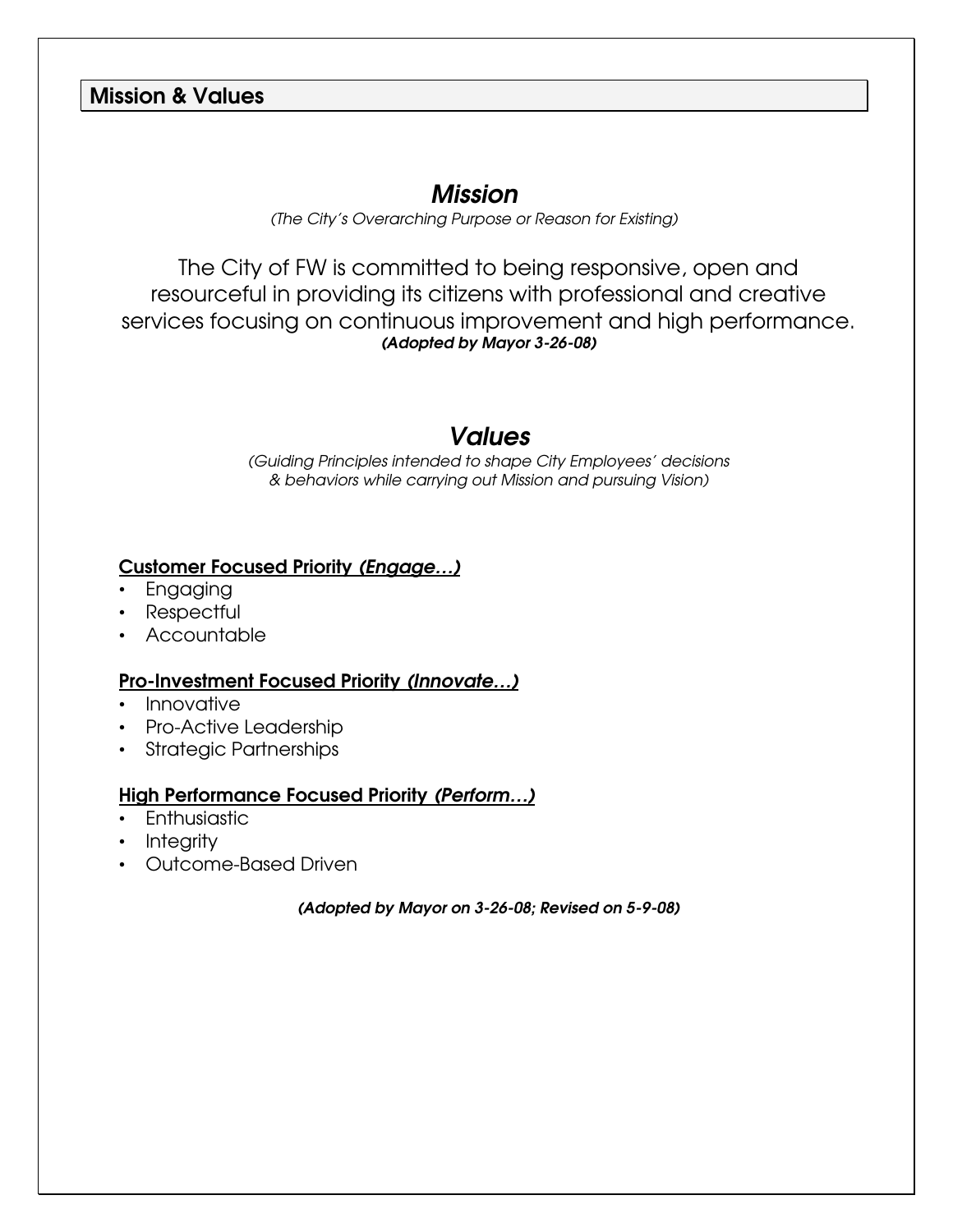



(The City's Preferred Future for the City of FW)

Fort Wayne offers a vibrant and livable community with creative opportunities and innovative partnerships, where residents, families and businesses can grow and succeed. (Adopted by Mayor on 5-5-08)



The City of FW respects the dignity of its citizens and provides responsive, high quality, and courteous programs & services to its residents, businesses, and visitors through consistent customer engagement.

**The City of** F**W is committed to maintaining a pro-investment environment that drives innovation through pro-active leadership and strategic partnerships.** 

The City of FW is an outstanding place to work operating as a trustworthy, transparent, accountable, and outcome-based organization driving continuous improvement and high performance.

The 3 Broad Strategic Priority Areas were adopted by Mayor on 3-7-08;

The descriptor statements of the priority areas were created by the Mayor on 3-26-08 and then revised by the Strategic Planning Team (Division Heads) on 5-1-08